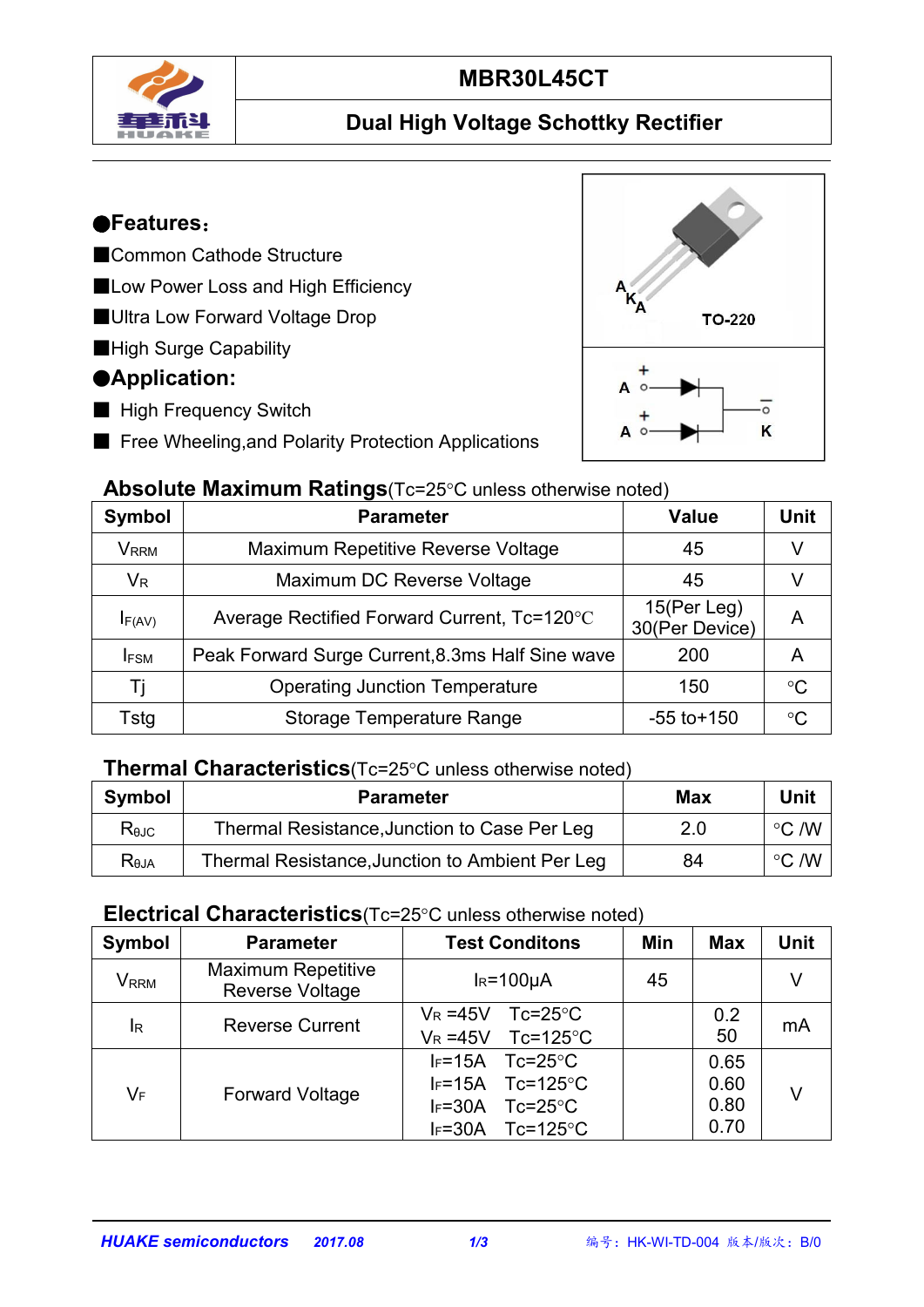

#### **MBR30L45CT**

## **Dual High Voltage Schottky Rectifier**

## **Typical Performance Characteristics**



#### **Figure 1. Forward Current Characteristics Figure 2. Reverse Leakage Current**